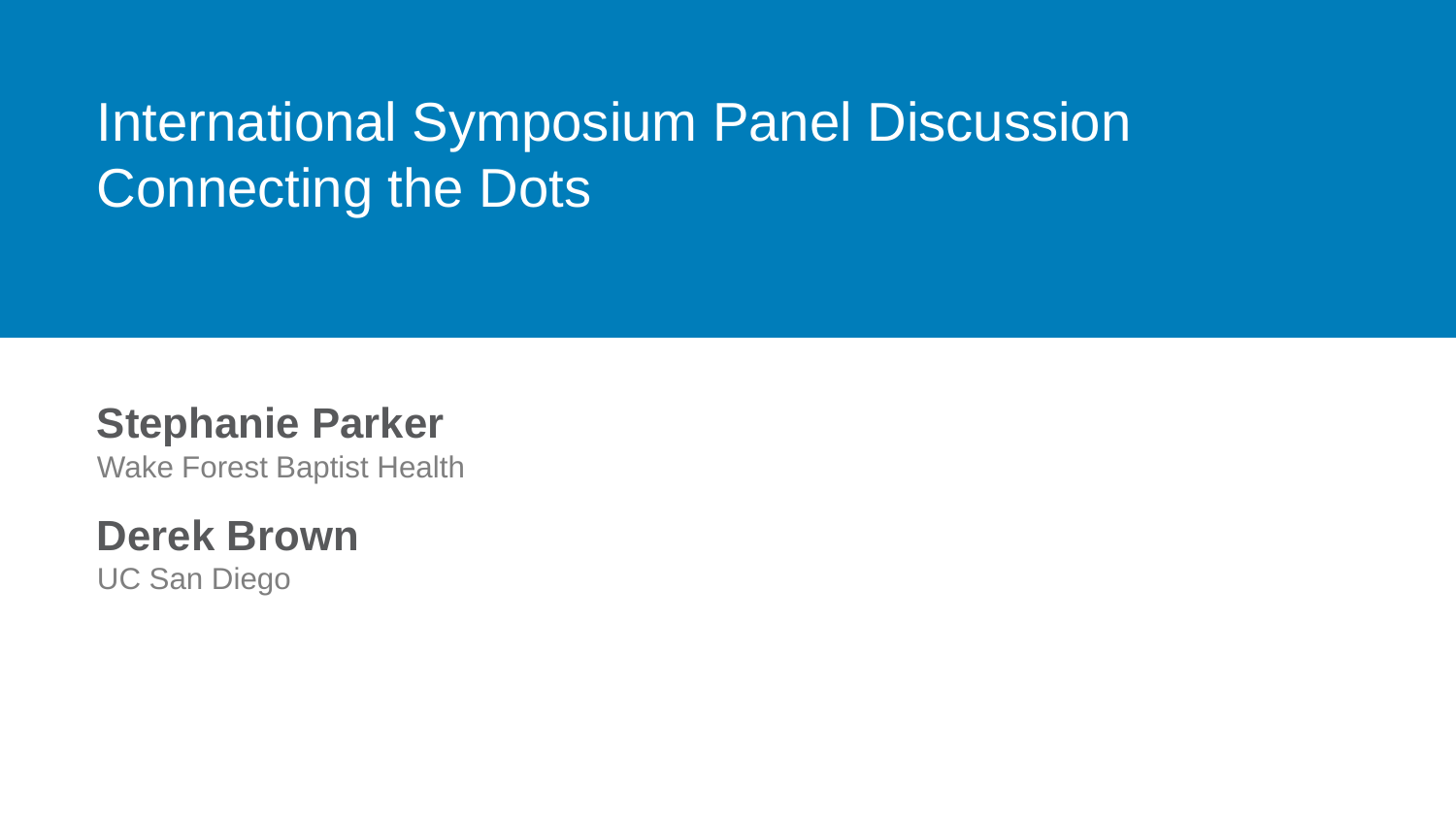# Connecting the Dots





Working together for effective patient care







Academia

**Industry** 

**AAPM/IOMP Equipment Donation Program** 

Private Practice

Stephanie Parker and Derek Brown / AAPM COMP 2020 / #2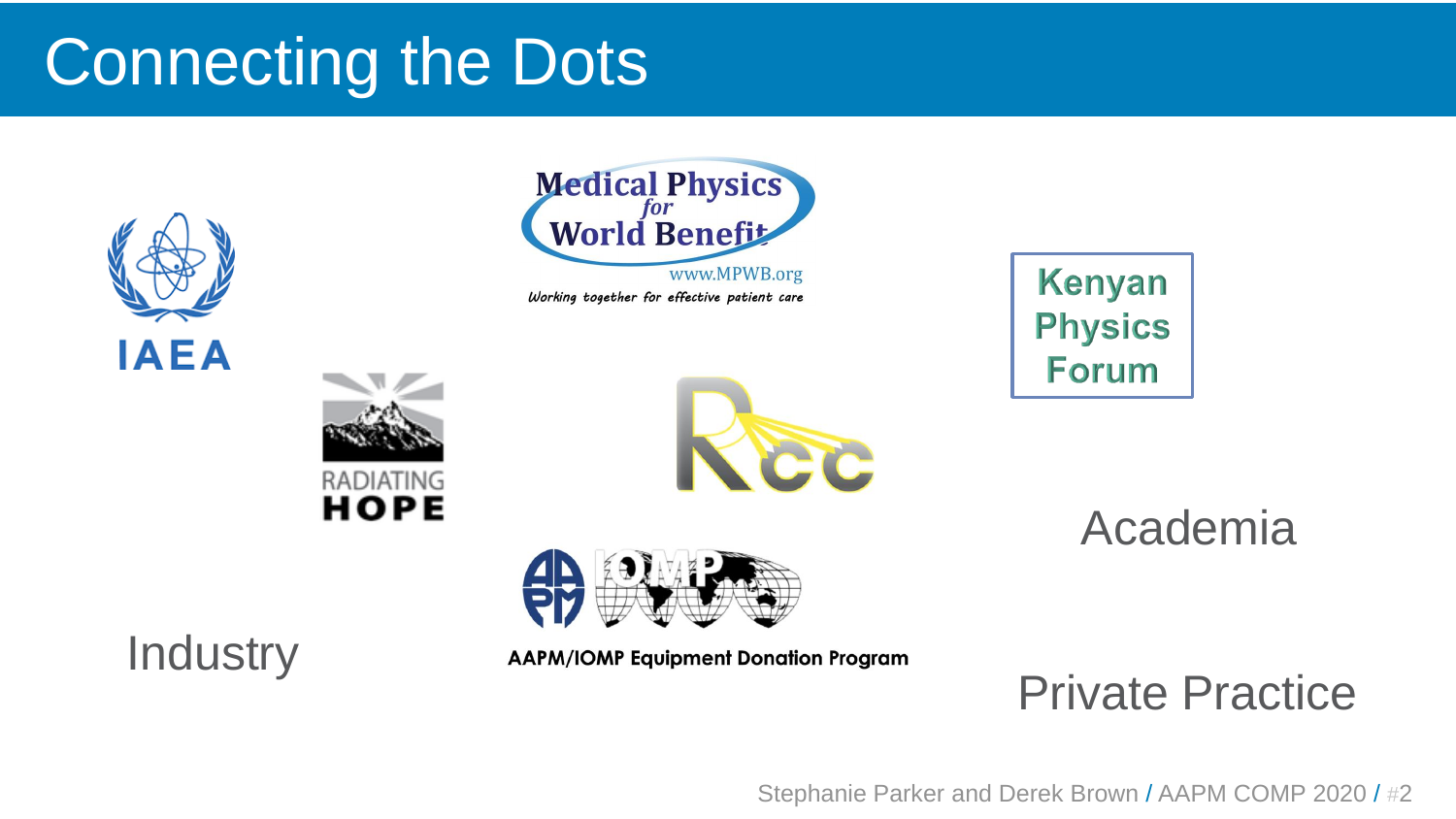- Many different types of education
	- Graduate / Practical / Continuing Education
- Large variations around the world with respect to education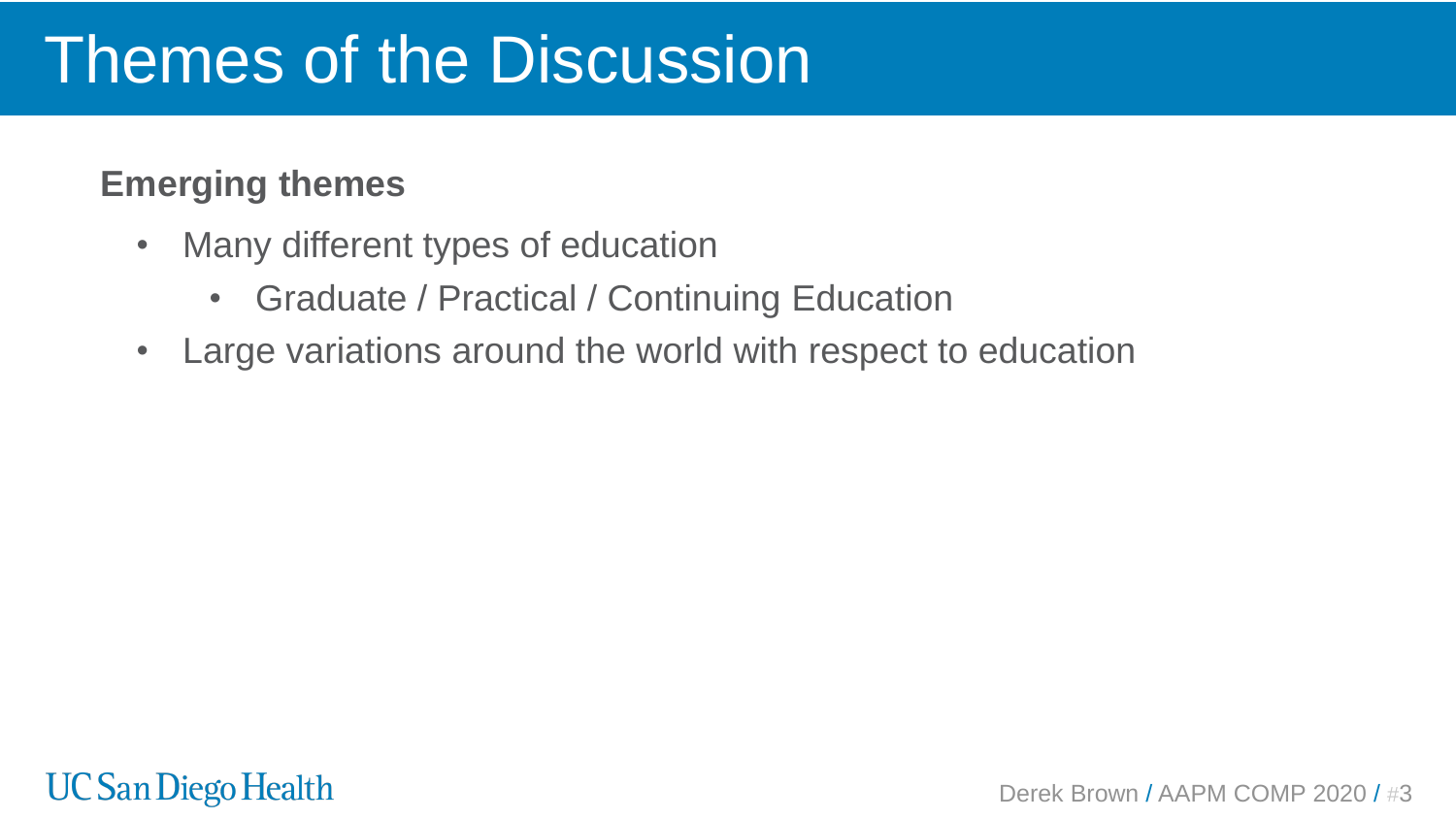- Many different types of education
	- Graduate / Practical / Continuing Education
- Large variations around the world with respect to education
- Medical physics graduate program in Africa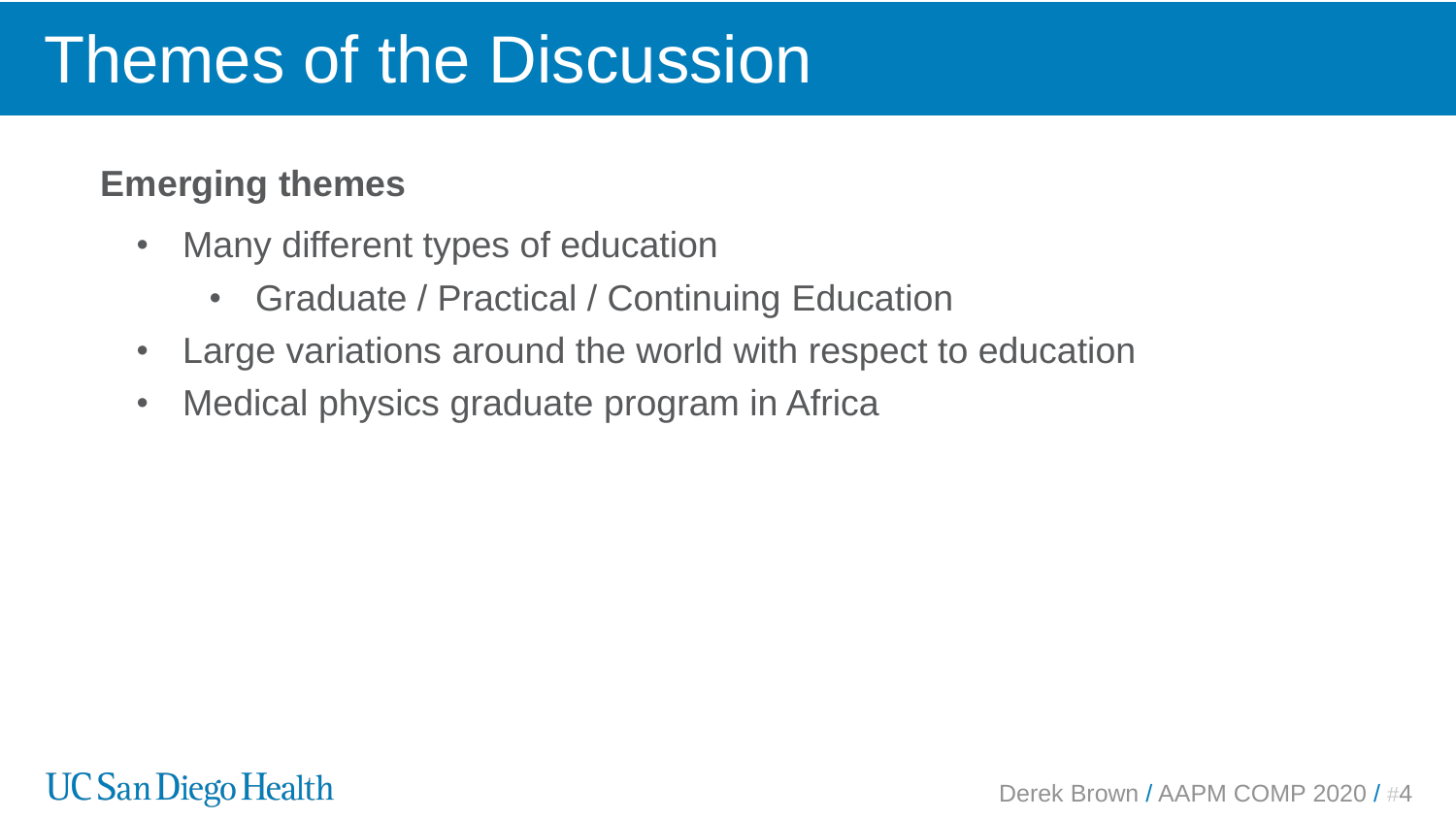- Many different types of education
	- Graduate / Practical / Continuing Education
- Large variations around the world with respect to education
- Medical physics graduate program in Africa
- Brain drain lack of recognition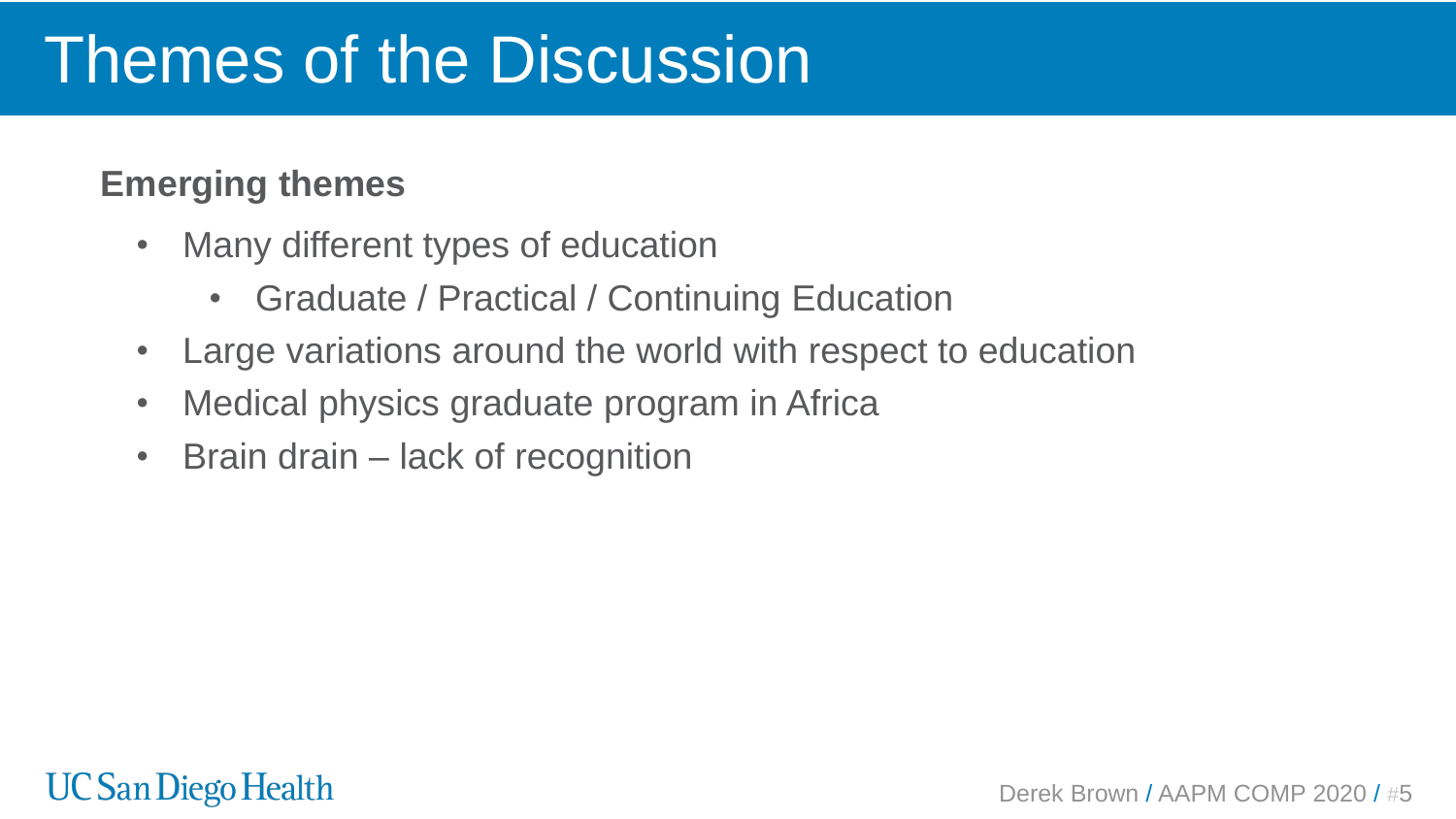#### **Emerging themes**

- Many different types of education
	- Graduate / Practical / Continuing Education
- Large variations around the world with respect to education
- Medical physics graduate program in Africa
- Brain drain lack of recognition
- Establishing a relationship between trainees and educators is important
- Be patient you can't teach everything in a single lecture
- AAPM could support local training based on needs assessments
- AAPM could nurturing positive relationships with industry to improve global access to radiation oncology

### **UC San Diego Health**

#### Stephanie Parker and Derek Brown / AAPM COMP 2020 / #6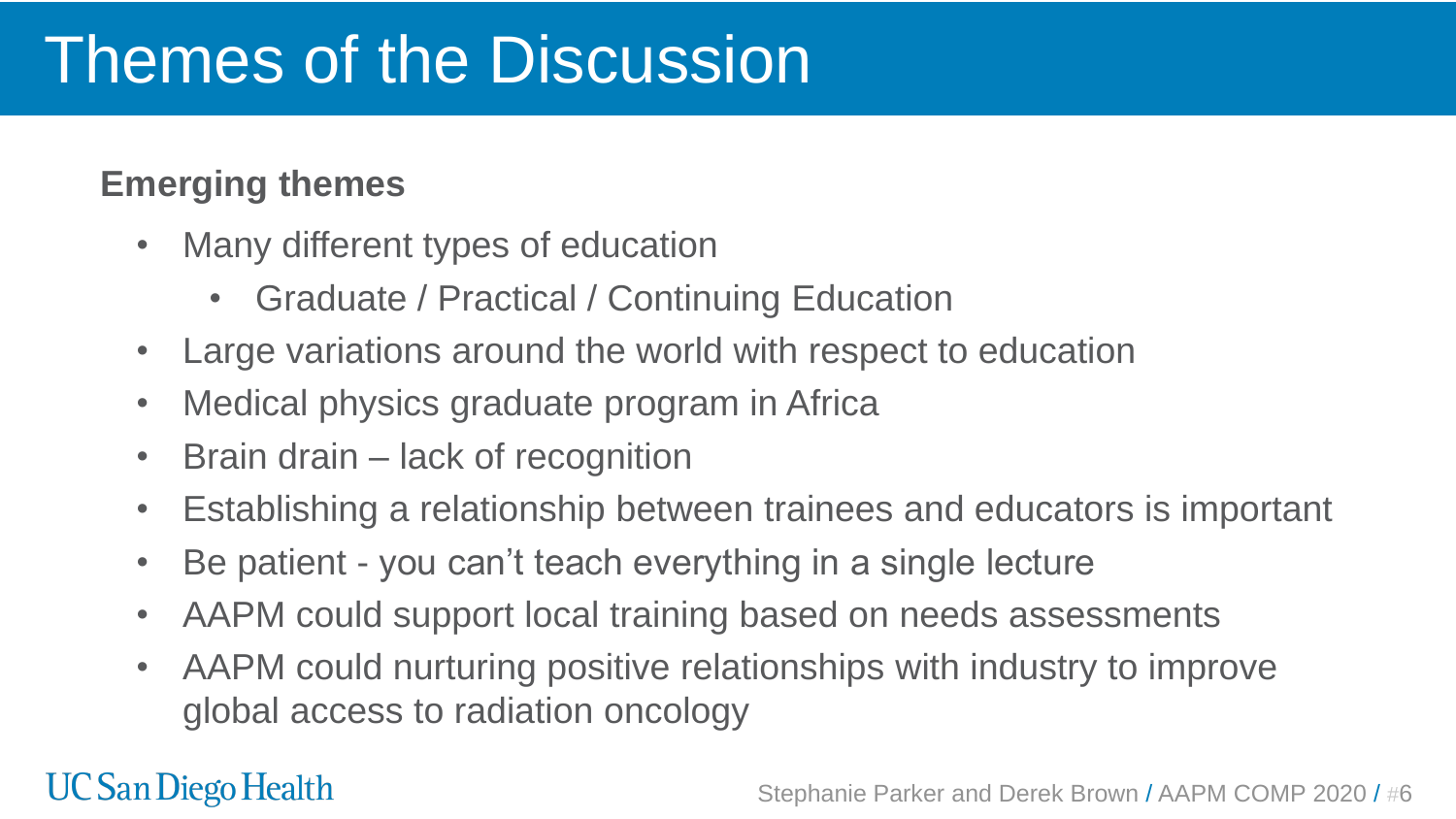- Substantial benefits to donating new equipment over used equipment
	- Only downside is cost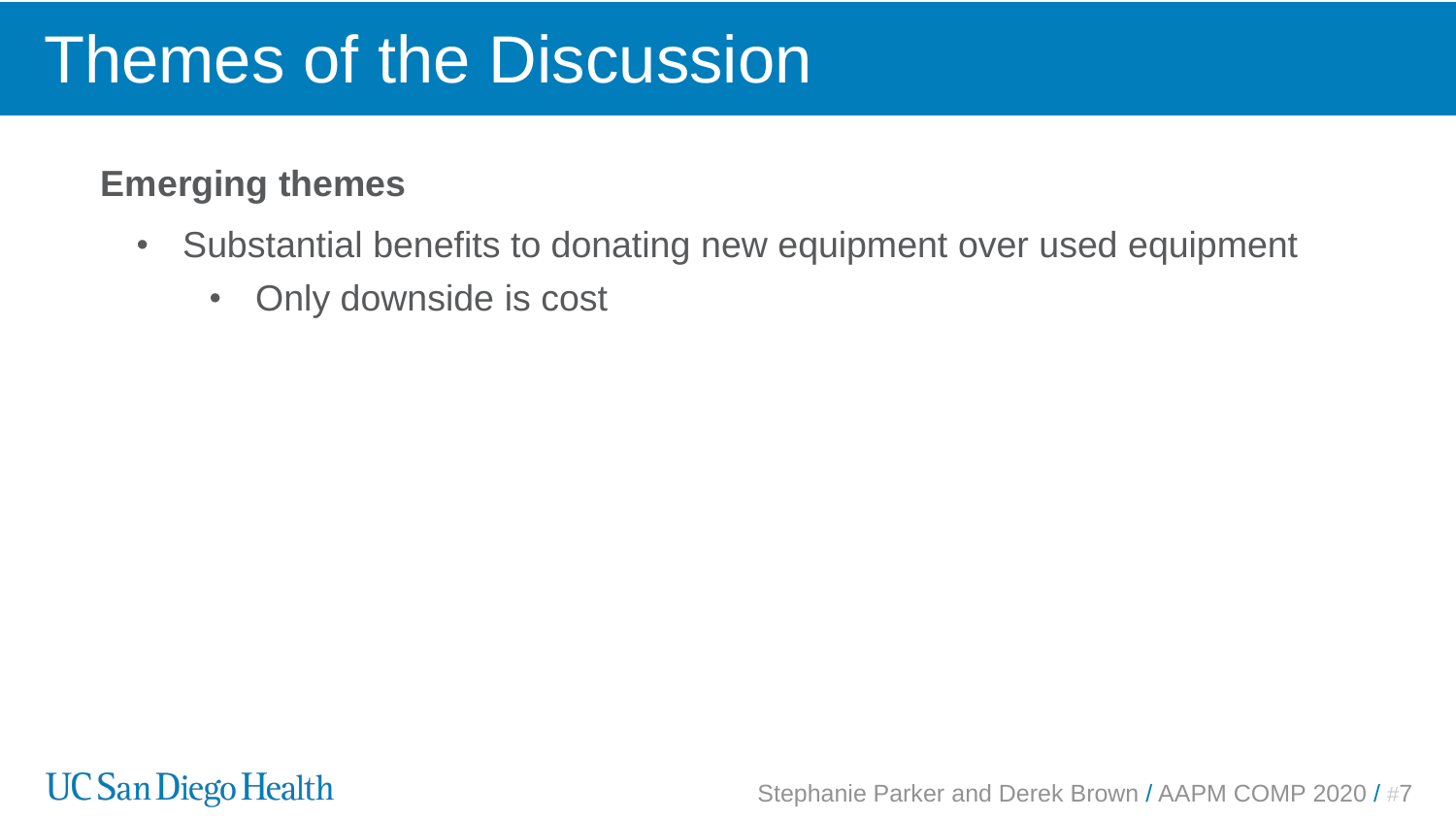# Useful References

- Roles and Responsibilities and Education in Med Phys https://wwwpub.iaea.org/MTCD/Publications/PDF/Pub1610\_web.pdf
- Expanding Global Access to Rad Onc www.thelancet.com/oncolgy vol 16, Sept 2015
- Medical Physics graduate programs in Africa http://afrimedphysicshub.org/w4949/2019/07/26/medical-physicsgraduate-programs-in-africa/
- Database of radiation oncology centers worldwide dirac.iaea.org
- Supporting the global cancer care community www.uicc.org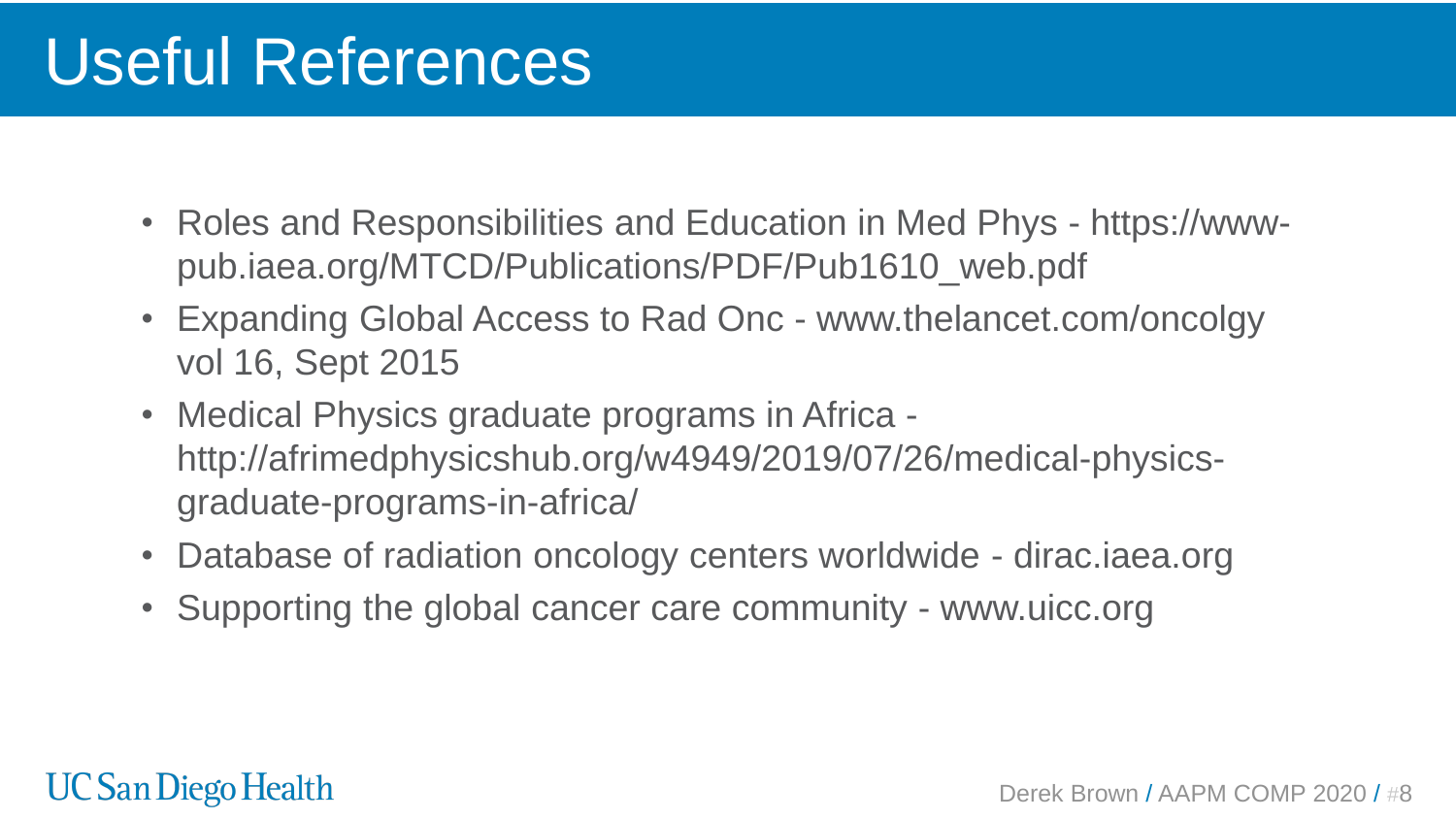# How can we build independence and critical thinking skills?

Independence and critical thinking skills can be developed in several ways:

- **Provide opportunities for experiential learning**
- **Use problem-based learning strategies**
- **Incentivize initiative**
- **Foster and encourage a critical thinking culture**

• **…**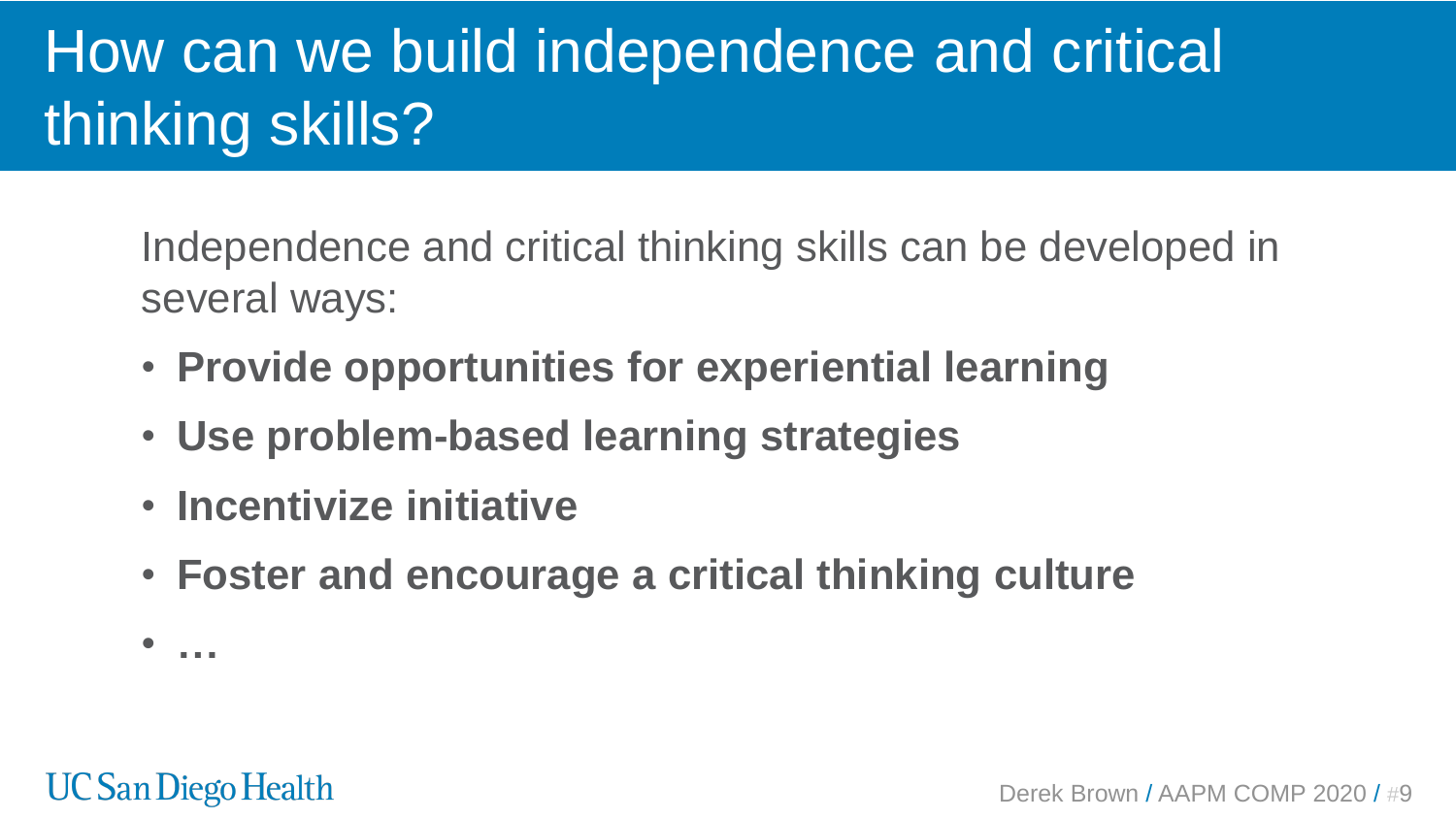## International rotations

- International rotations are ideal opportunities for **experiential learning**
- Have been shown to benefit host sites, residents, and residency programs
- Benefits include:
	- **Improving resident's problem-solving skills (Kollars et al.)**
	- **Fostering independence in clinical practice** (Henry et al.)
	- **Engendering an interest in caring for underserved populations** (Castillo et al.)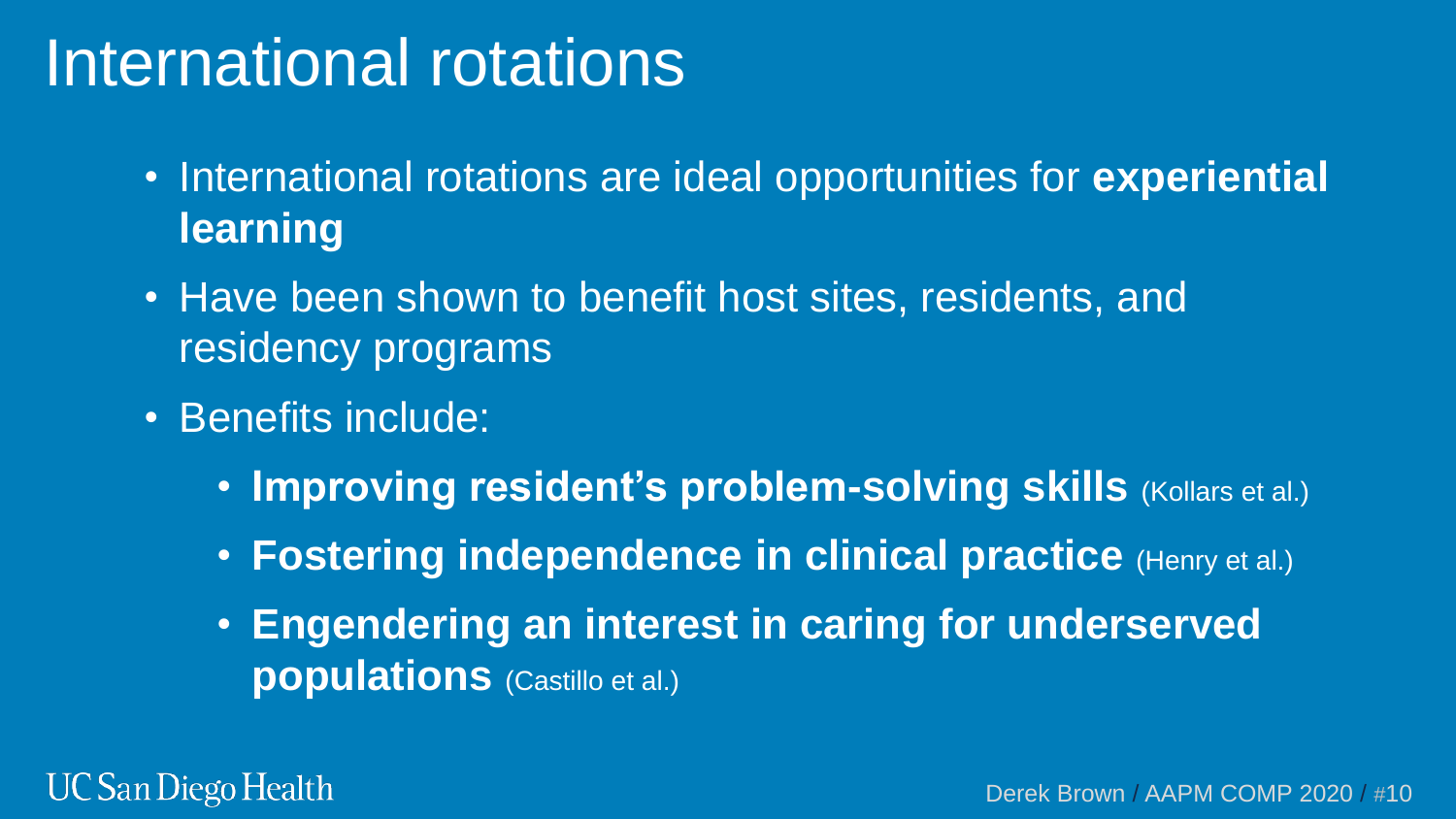### International rotations

### 7 international rotations between 2015 and 2020



#### **UC San Diego Health**

Derek Brown / AAPM COMP 2020 / #11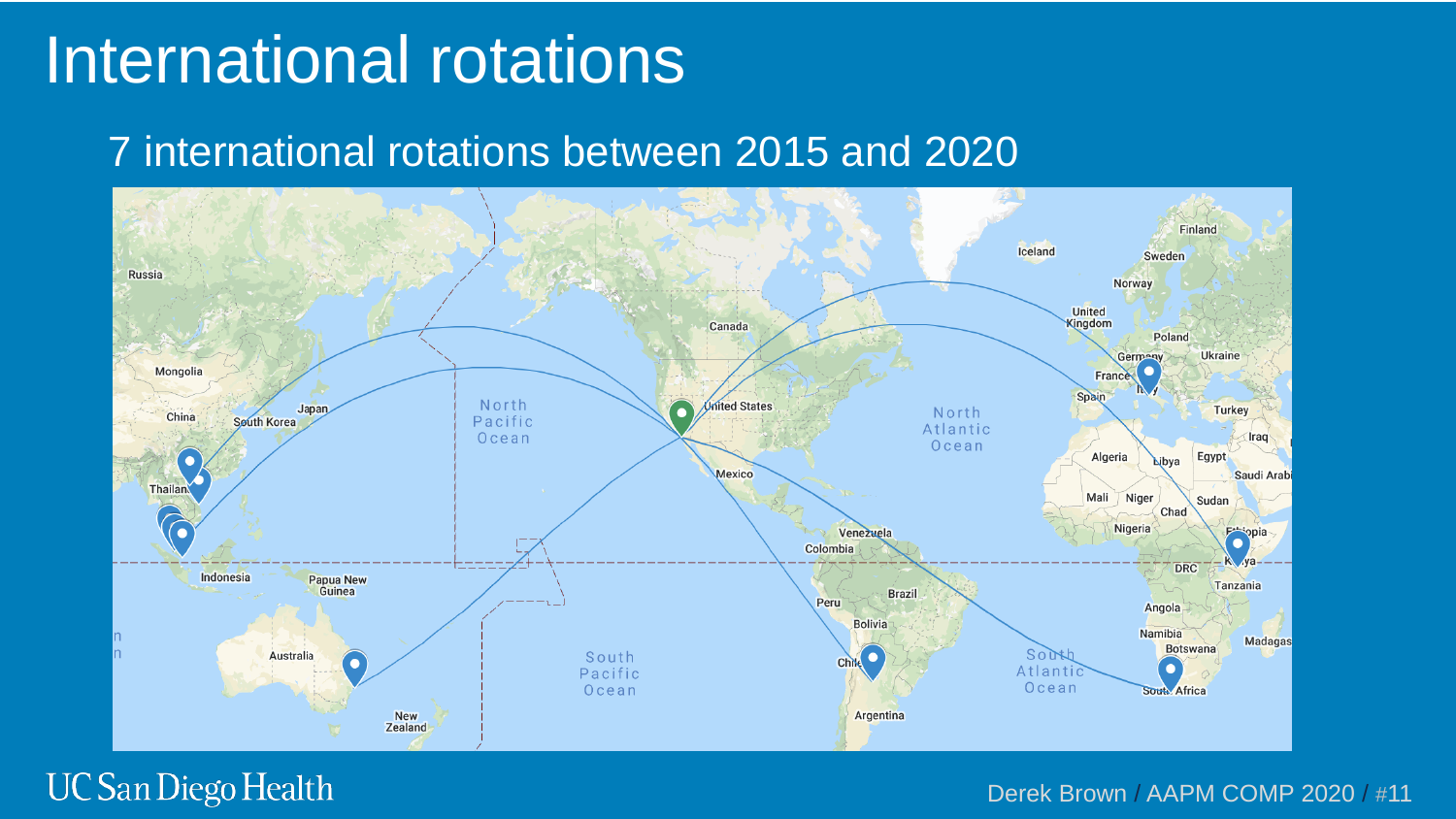## What our residents thought



**Rating Category** 

**UC San Diego Health** 

Derek Brown / AAPM COMP 2020 / #12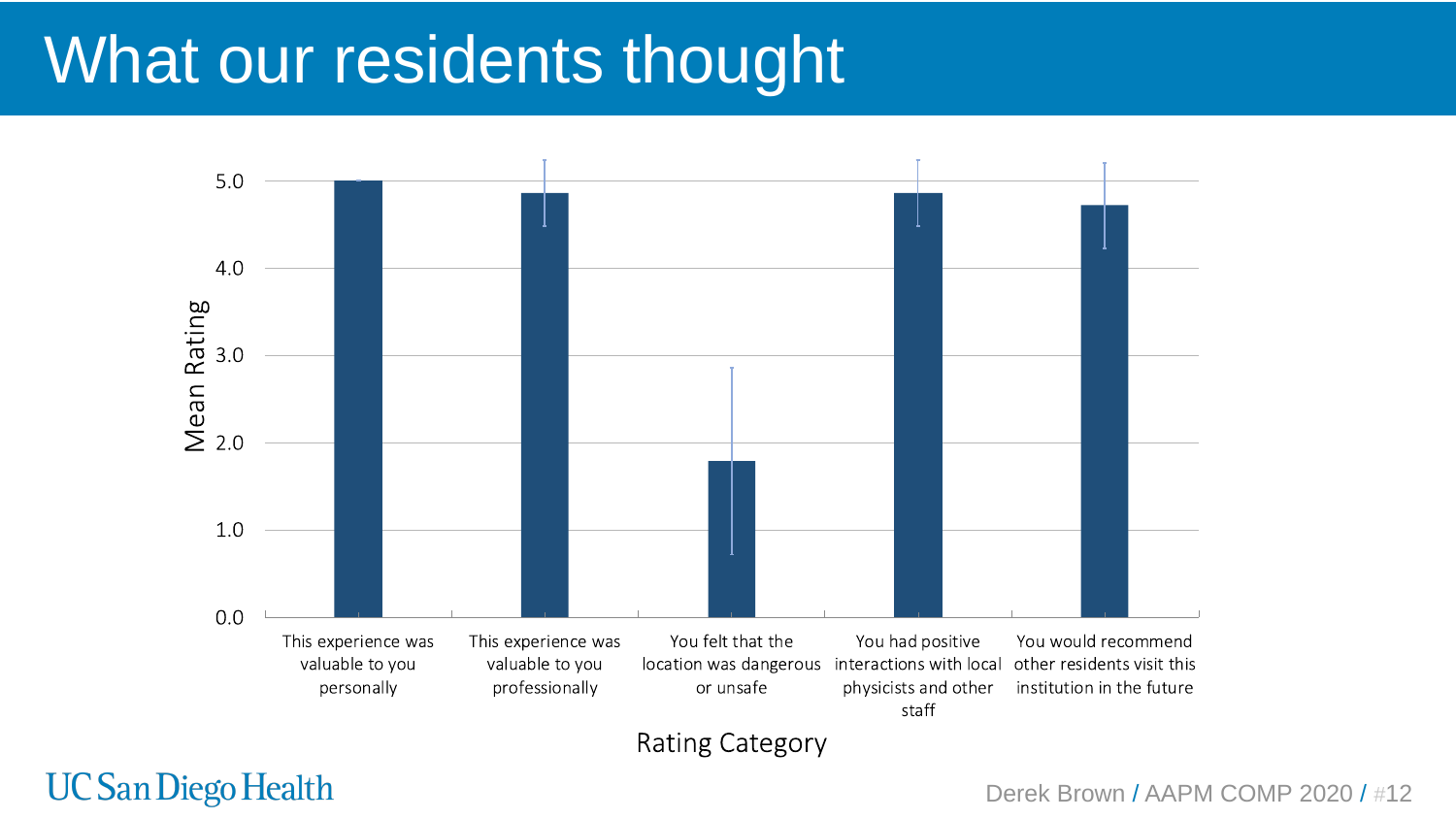## The impact of international rotations

Some quotes from responses to written questions

- **"… there were so many impactful moments throughout the entire month that cause you to look at the world differently."**
- **"Working on overcoming … barriers was challenging at times, but a very engaging and rewarding experience."**
- **"It will definitely cause me to approach any potential international work with more care than I previously would have considered."**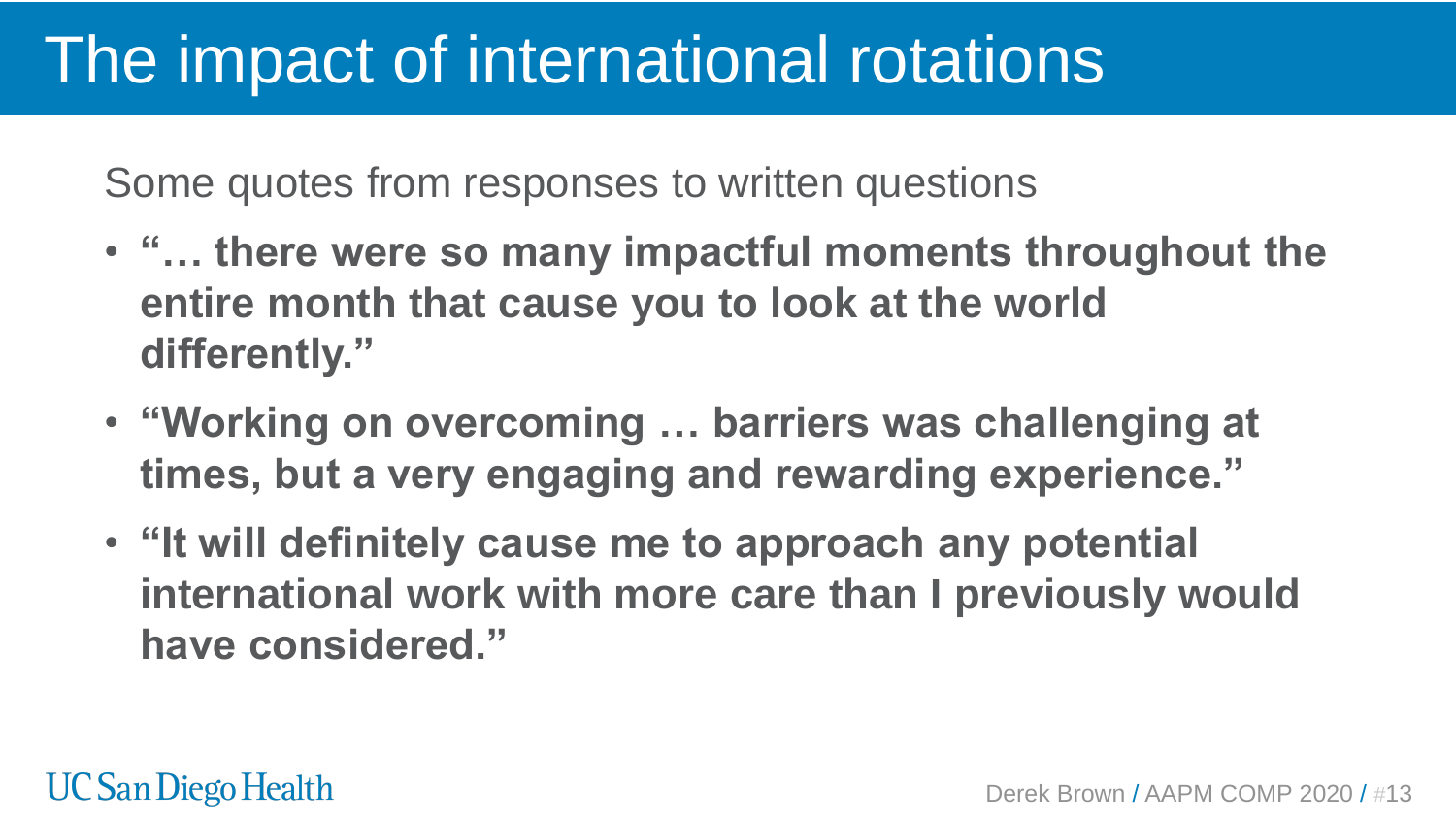## The impact of international rotations

Some quotes from responses to written questions

- **"I believe I have a more informed awareness of radiation oncology on the largest scale. It will certainly continue to influence my perspective and insight regarding projects and work in the field."**
- **"The fact that I was able to show up and implement a tool that they are now using regularly to design [treatment planning] models that are in turn used in clinical trials is just unbelievably rewarding to me."**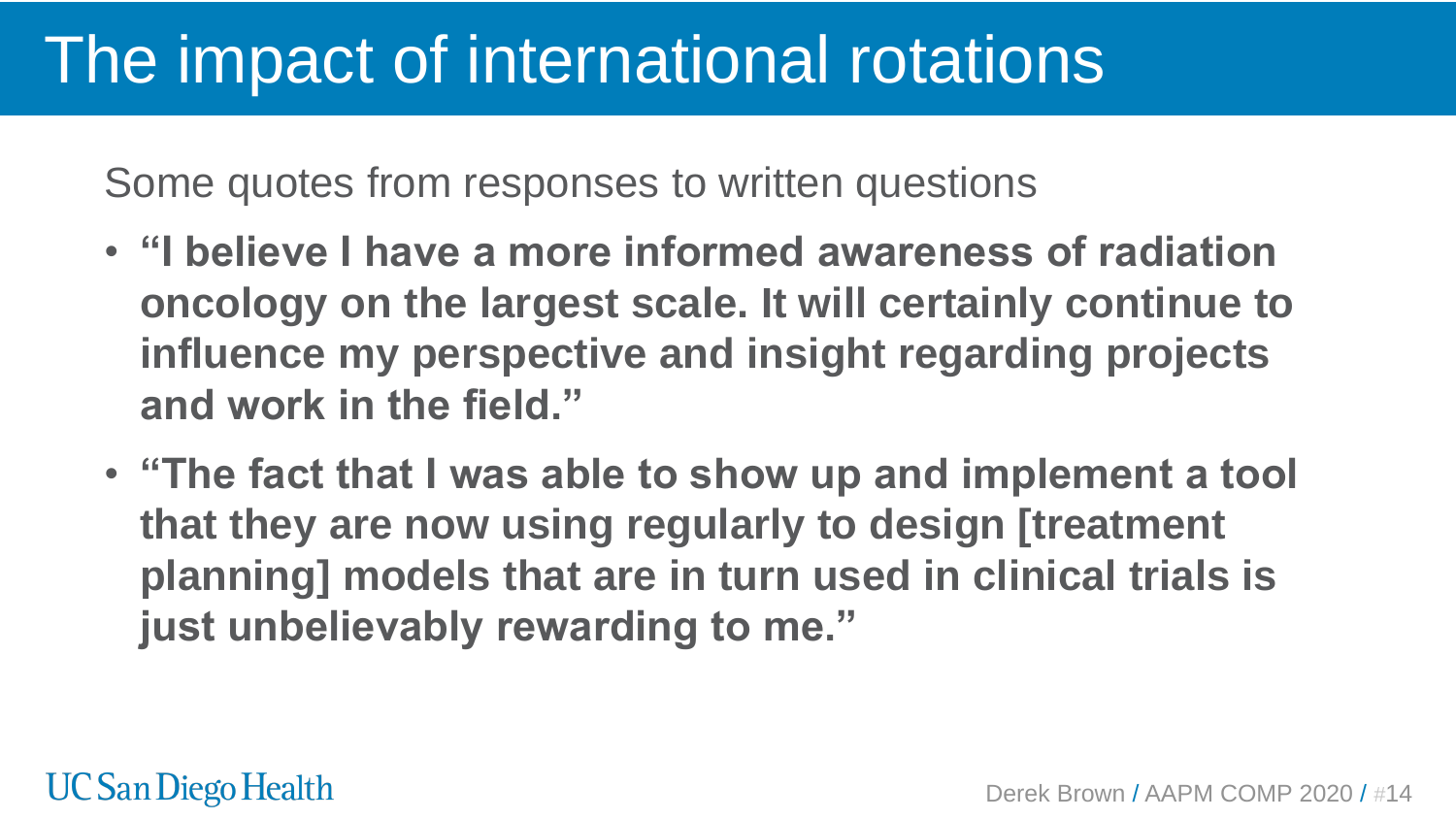### The impact of international rotations

### **Common themes from responses**

- Increased awareness
- Ability to overcome barriers
- Engaging in rewarding experiences
- Taking ownership of actions and initiatives

### **These are all directly relatable to building independence and critical thinking skills.**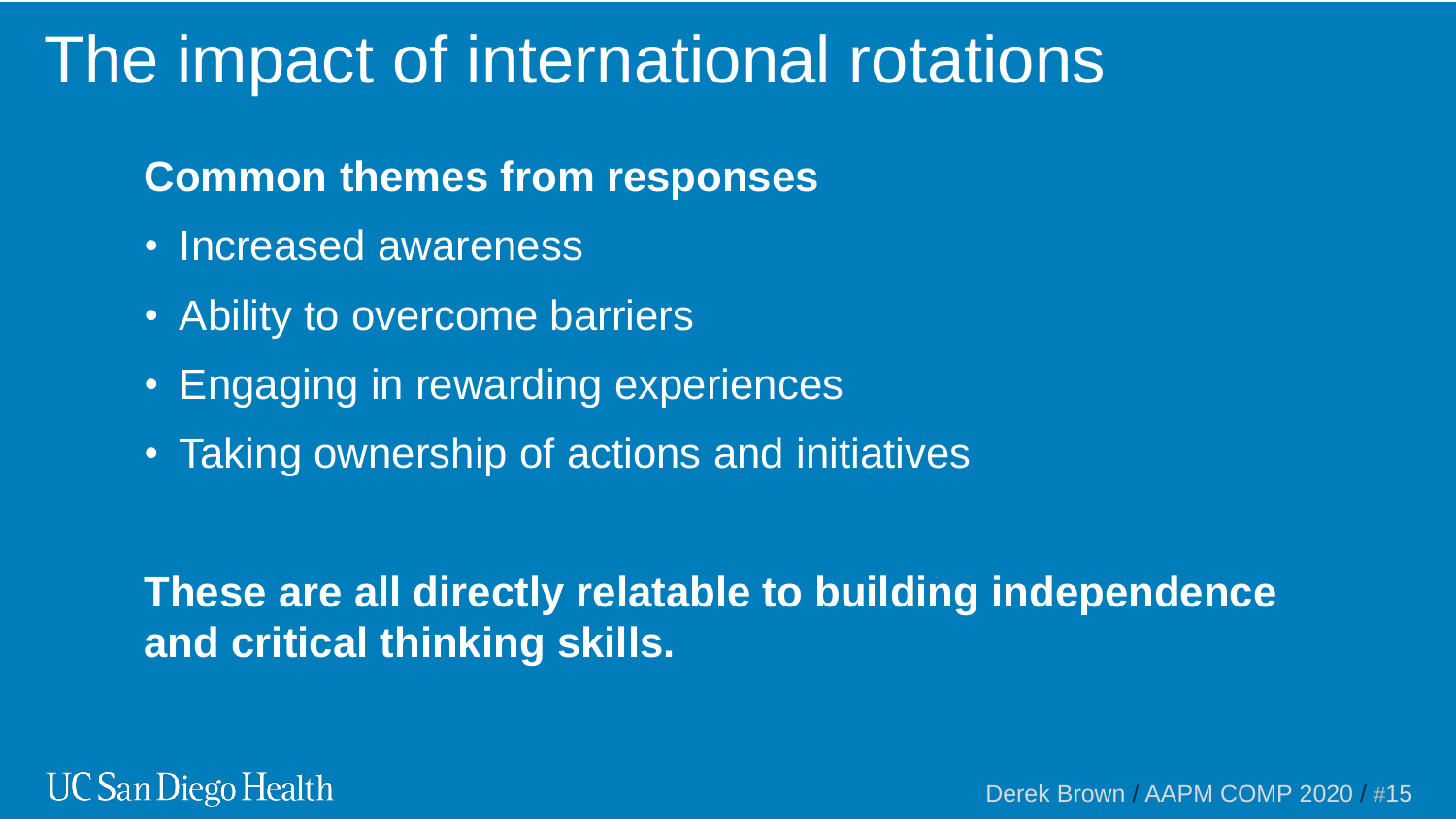International rotations are one way to ensure that we continue to build independence and critical thinking skills in our residents.

### **There are many other ways as well:**

- Have residents organize and lead projects with professional colleagues in other departments
- Encourage residents to participate actively in professional organizations and relevant non-profit organizations

• …